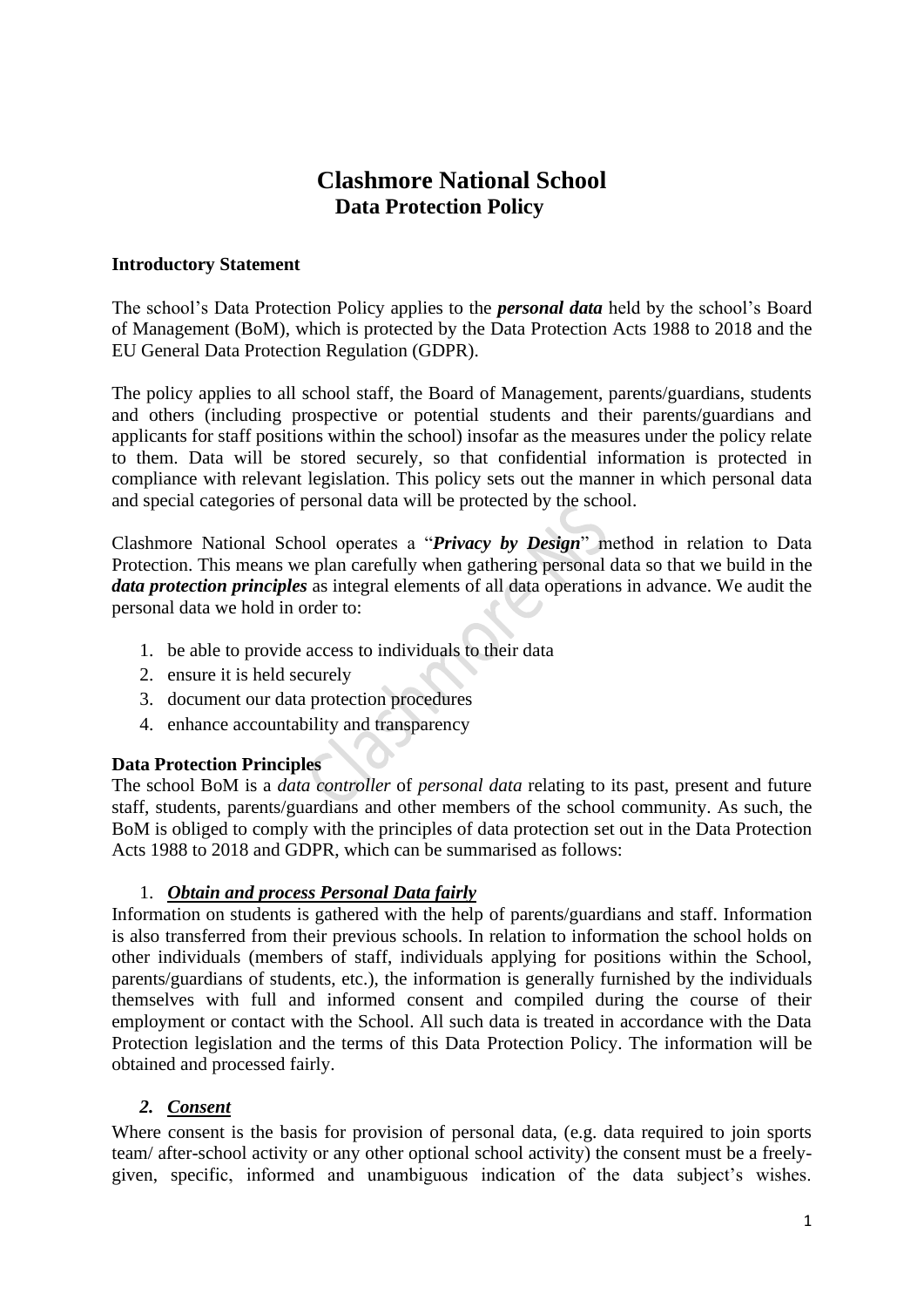Clashmore National School will require a clear, affirmative action e.g. ticking of a box/signing a document to indicate consent. Consent can be withdrawn by data subjects in these situations.

## *3. Keep it only for one or more specified and explicit lawful purposes*

The BoM will inform individuals of the reasons they collect their data and the uses to which their data will be put. All information is kept with the best interest of the individual in mind at all times.

# *4. Process it only in ways compatible with the purposes for which it was given initially*

Data relating to individuals will only be processed in a manner consistent with the purposes for which it was gathered. Information will only be disclosed on a 'need to know' basis, and access to it will be strictly controlled.

# *5. Keep Personal Data safe and secure*

Only those with a genuine reason for doing so may gain access to the information. Personal Data is securely stored under lock and key in the case of manual records and protected with computer software and password protection in the case of electronically stored data. Portable devices storing personal data (such as laptops) are password-protected.

# *6. Keep Personal Data accurate, complete and up-to-date*

Students, parents/guardians, and/or staff should inform the school of any change which the school should make to their personal data and/or sensitive personal data to ensure that the individual's data is accurate, complete and up-to-date. Once informed, the school will make all necessary changes to the relevant records. Records must not be altered or destroyed without proper authorisation. If alteration/correction is required, then a note of the fact of such authorisation and the alteration(s) to be made to any original record/documentation should be dated and signed by the person making that change.

# *7. Ensure that it is adequate, relevant and not excessive*

Only the necessary amount of information required to provide an adequate service will be gathered and stored

# *8. Retain it no longer than is necessary for the specified purpose or purposes for which it was given*

As a general rule, the information will be kept for the duration of the individual's time in the school. Thereafter, the school will comply with DES guidelines on the storage of Personal Data relating to a student. In the case of members of staff, the school will comply with both DES guidelines and the requirements of the Revenue Commissioners with regard to the retention of records relating to employees. The school may also retain the data relating to an individual for a longer length of time for the purposes of complying with relevant provisions of law and or/defending a claim under employment legislation and/or contract and/or civil law. See **Appendix 1 – Data Retention Periods for Schools**

# *9. Provide a copy of their personal data to any individual on request*

Individuals have a right to know and have access to a copy of personal data held about them, by whom, and the purpose for which it is held.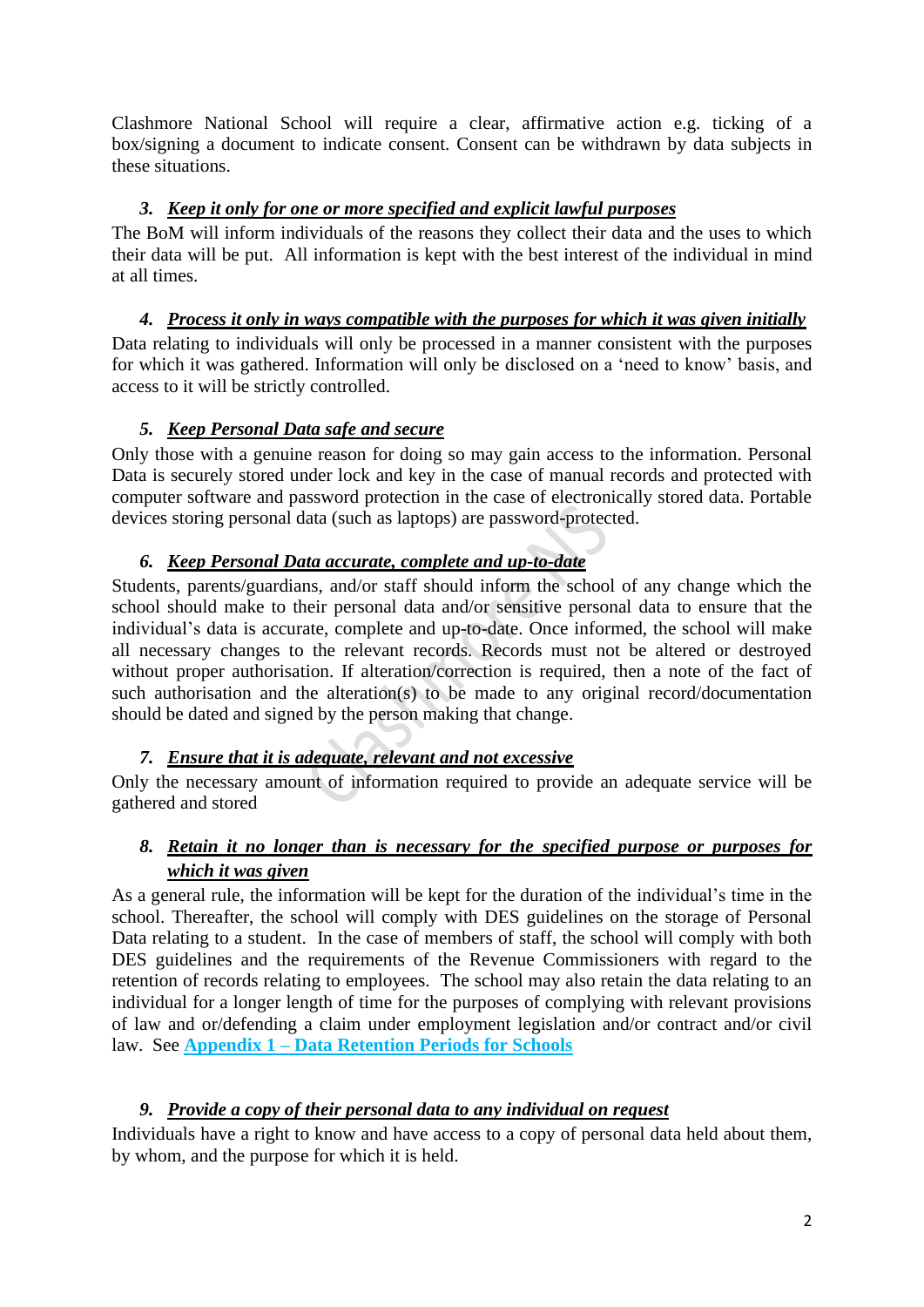### **Scope**

The Data Protection legislation applies to the keeping and processing of *Personal Data*. The purpose of this policy is to assist the school to meet its statutory obligations, to explain those obligations to School staff, and to inform staff, students and their parents/guardians how their data will be treated.

The policy applies to all school staff, the Board of Management, parents/guardians, students and others (including prospective or potential students and their parents/guardians, and applicants for staff positions within the school) insofar as the school handles or processes their *Personal Data* in the course of their dealings with the school.

### *Definition of Data Protection Terms*

In order to properly understand the school's obligations, there are some key terms, which should be understood by all relevant school staff:

*Personal Data* means any data relating to an identified or identifiable natural person i.e. a living individual who is or can be identified either from the data or from the data in conjunction with other information that is in, or is likely to come into, the possession of the Data Controller (BoM).

*Data Controller* is the Board of Management of the school

*Data Subject* is an individual who is the subject of personal data

*Data Processing*- performing any operation or set of operations on data, including:

- Obtaining, recording or keeping the data,
- Collecting, organising, storing, altering or adapting the data
- Retrieving, consulting or using the data
- Disclosing the data by transmitting, disseminating or otherwise making it available
- Aligning, combining, blocking, erasing or destroying the data

*Data Processor* - a person who processes personal information on behalf of a data controller, but **does not include an employee of a data controller** who processes such data in the course of their employment, for example, this might mean an employee of an organisation to which the data controller out-sources work. The Data Protection legislation places responsibilities on such entities in relation to their processing of the data. An example of a Data Processor for Clashmore National School is the Aladdin School management system which has an electronic attendance system.

*Special categories of Personal Data* refers to *Personal Data* regarding a person's

- racial or ethnic origin
- political opinions or religious or philosophical beliefs
- physical or mental health
- sexual life and sexual orientation
- genetic and biometric data
- criminal convictions or the alleged commission of an offence
- trade union membership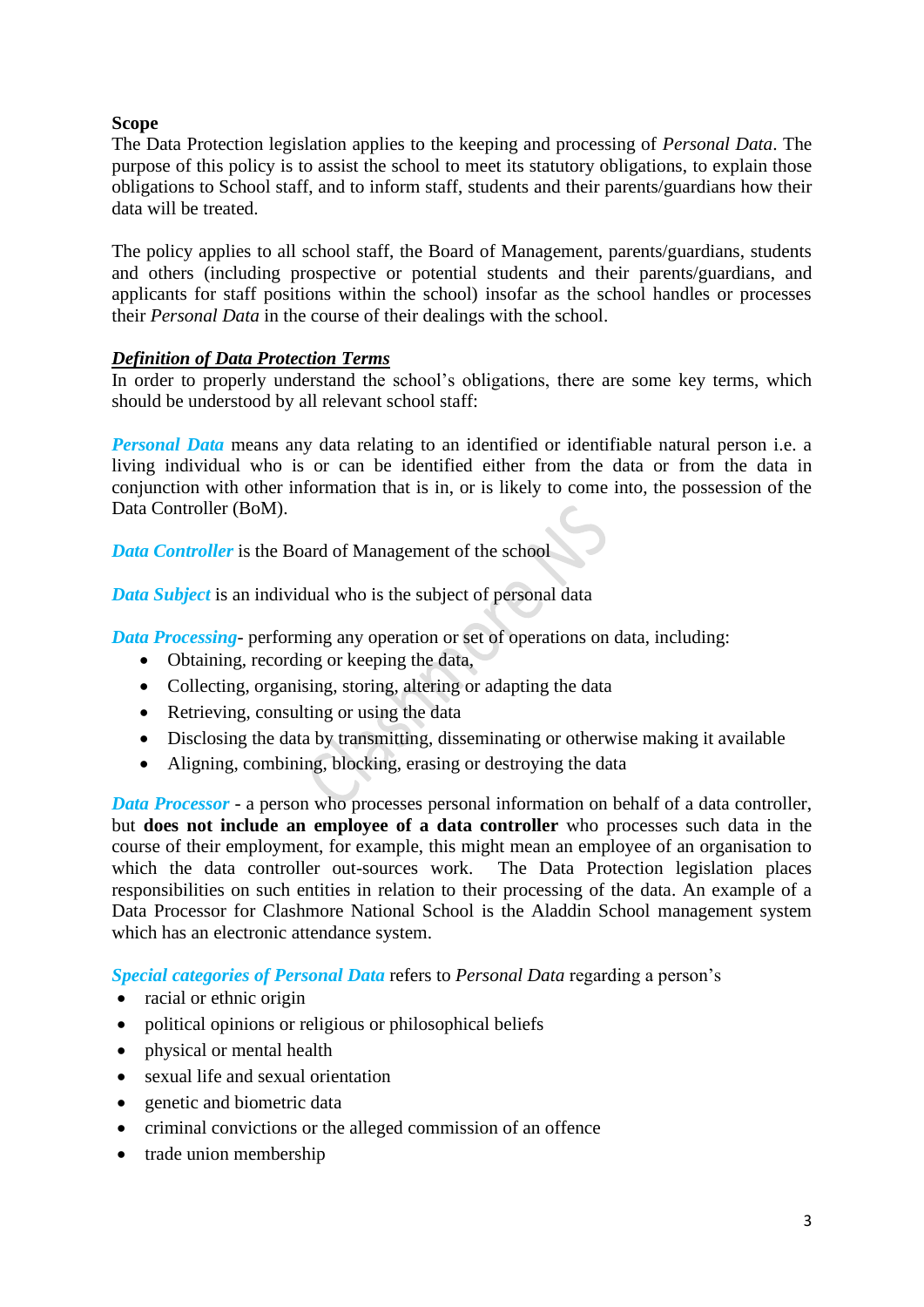*Personal Data Breach –* a breach of security leading to the accidental or unlawful destruction, loss, alteration, unauthorised disclosure of, or access to personal data transmitted, stored or otherwise processed. This means any compromise or loss of personal data, no matter how or where it occurs.

#### **Rationale**

In addition to its legal obligations under the broad remit of educational legislation, the school has a legal responsibility to comply with the Data Protection Acts 1988 to 2018 and the GDPR.

This policy explains what sort of data is collected, why it is collected, for how long it will be stored and with whom it will be shared. The school takes its responsibilities under data protection law very seriously and wishes to put in place safe practices to safeguard individuals' personal data. It is also recognised that recording factual information accurately and storing it safely facilitates an evaluation of the information, enabling the Principal and Board of Management to make decisions in respect of the efficient running of the School. The efficient handling of data is also essential to ensure that there is consistency and continuity where there are changes of personnel within the school and Board of Management

#### **Other Legal Obligations**

Implementation of this policy takes into account the school's other legal obligations and responsibilities. Some of these are directly relevant to data protection. *For example:*

Under *Section 9(g) of the [Education Act, 1998](http://acts2.oireachtas.ie/zza51y1998.1.html)*, the parents of a student, or a student who has reached the age of 18 years, must be given access to records kept by the school relating to the progress of the student in their education.

Under *Section 20 of the [Education \(Welfare\) Act, 2000](http://www.oireachtas.ie/documents/bills28/acts/2000/a2200.pdf)*, the school must maintain a register of all students attending the School.

Under *Section 20(5) of the Education (Welfare) Act, 2000*, a Principal is obliged to notify certain information relating to the child's attendance in school and other matters relating to the child's educational progress to the Principal of another school to which a student is transferring. Clashmore National School sends, by post/hand delivers, a copy of a child's *Passport,* as provided by the National Council for Curriculum and Assessment, to the Principal of the Post-Primary School in which the pupil has been enrolled.

Where reports on pupils which have been completed by professionals apart from Clashmore National School staff, are included in current pupil files, such reports are only passed to the Post-Primary school following express written permission having been sought and received from the parents of the said pupils.

Under *Section 21 of the [Education \(Welfare\) Act, 2000](http://www.oireachtas.ie/documents/bills28/acts/2000/a2200.pdf)*, the school must record the attendance or non-attendance of students registered at the school on each school day.

Under *Section 28 of the [Education \(Welfare\) Act, 2000](http://www.oireachtas.ie/documents/bills28/acts/2000/a2200.pdf)*, the School may supply *Personal Data* kept by it to certain prescribed bodies (the Department of Education and Skills, Tusla, the National Council for Special Education and other schools). The BoM must be satisfied that it will be used for a 'relevant purpose' (which includes recording a person's educational or training history or monitoring their educational or training progress; or for carrying out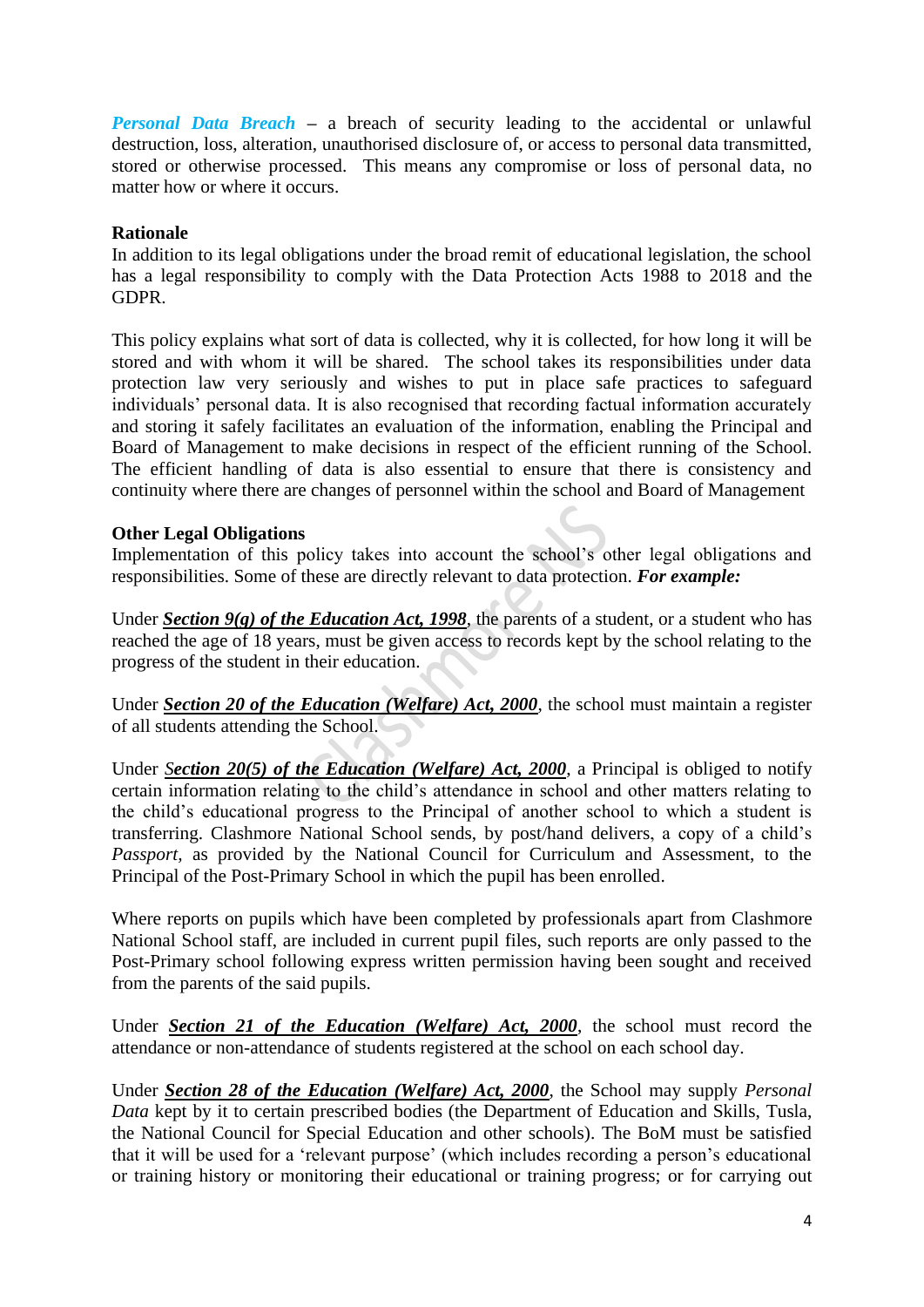research into examinations, participation in education and the general effectiveness of education or training).

Under *Section 14 of the Education for Persons with Special Educational Needs Act, 2004*, the school is required to furnish to the National Council for Special Education (and its employees, which would include Special Educational Needs Organisers) such information as the Council may from time to time reasonably request.

The *Freedom of Information Act 1997* provides a qualified right to access to information held by public bodies which does not necessarily have to be "personal data", as with data protection legislation. While most schools are not currently subject to freedom of information legislation, (with the exception of schools under the direction of Education and Training Boards), if a school has furnished information to a body covered by the Freedom of Information Act (such as the Department of Education and Skills, etc.) these records could be disclosed by that body if a request is made to that body.

Under *Section 26(4) of the Health Act, 1947* a School shall cause all reasonable facilities (including facilities for obtaining names and addresses of pupils attending the school) to be given to a health authority who has served a notice on it of medical inspection, e.g. a dental inspection.

Under *Children First Act 2015, mandated persons* in schools have responsibilities to report child welfare concerns to TUSLA- Child and Family Agency (or in the event of an emergency and the unavailability of TUSLA, to An Garda Síochána).

### **Relationship to Characteristic Spirit of the School**

Clashmore National School seeks to:

- enable students to develop their full potential
- provide a safe and secure environment for learning
- promote respect for the diversity of values, beliefs, traditions, languages and ways of life in society

We aim to achieve these goals while respecting the privacy and data protection rights of students, staff, parents/guardians and others who interact with us. The school wishes to achieve these aims while fully respecting individuals' rights to privacy and rights under the Data Protection legislation.

### **Personal Data**

The *Personal Data* records held by the school **may** include:

### *1. Staff records:*

*a) Categories of staff data:*

As well as existing members of staff (and former members of staff), these records may also relate to applicants applying for positions within the school, trainee teachers and teachers under probation. These staff records may include:

- Name, address and contact details, PPS number.
- Name and contact details of next-of-kin in case of emergency.
- Original records of application and appointment to promotion posts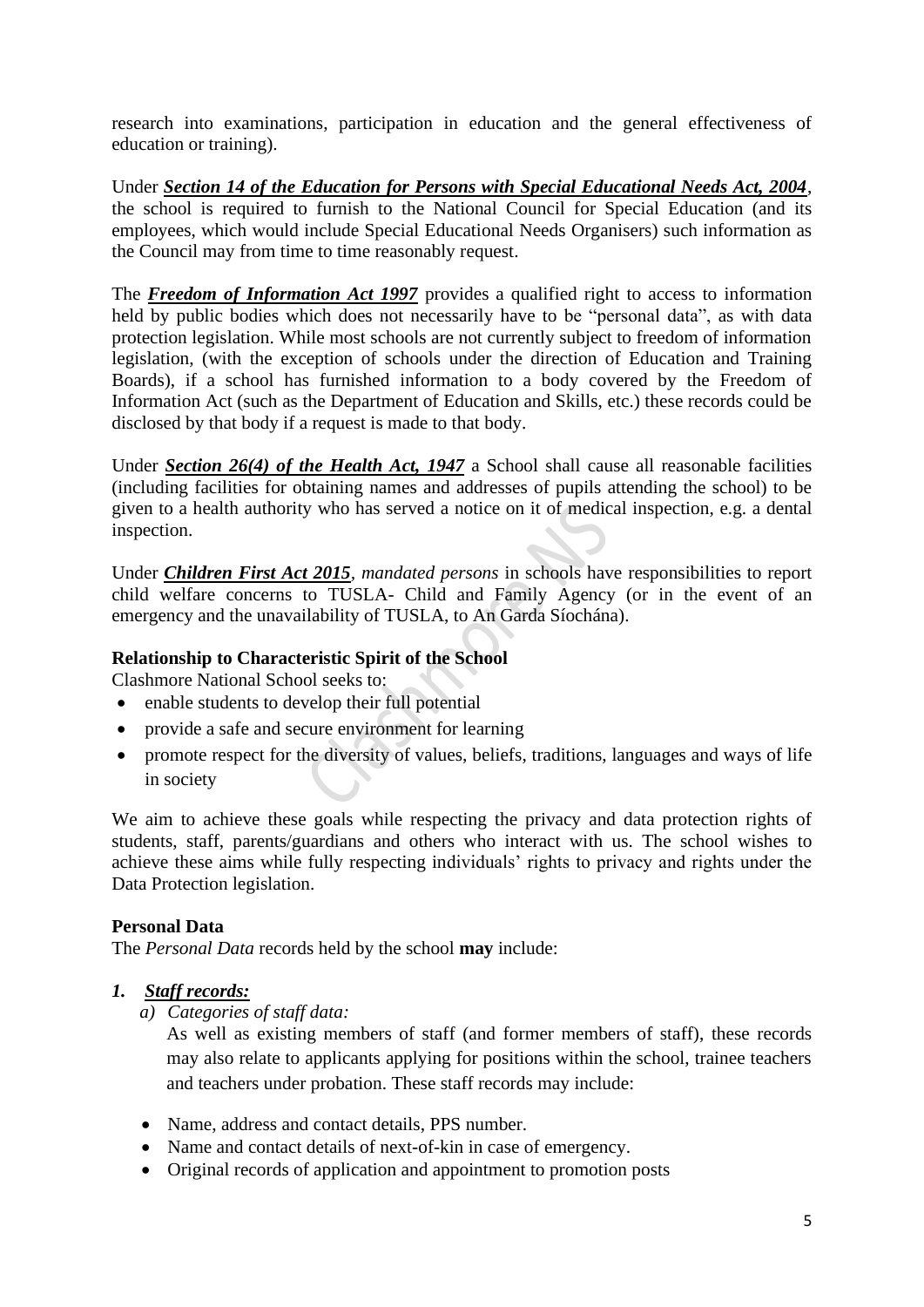- Details of approved absences (career breaks, parental leave, study leave, etc.)
- Details of work record (qualifications, classes taught, subjects, etc.)
- Details of any accidents/injuries sustained on school property or in connection with the staff member carrying out their school duties
- Records of any reports the school (or its employees) have made in respect of the staff member to State departments and/or other agencies under Children First Act 2015

## b) *Purposes*:

Staff records are kept for the purposes of:

- the management and administration of school business (now and in the future)
- to facilitate the payment of staff, and calculate other benefits/entitlements (including reckonable service for the purpose of calculation of pension payments, entitlements and/or redundancy payments where relevant)
- to facilitate pension payments in the future
- human resources management
- recording promotions made (documentation relating to promotions applied for) and changes in responsibilities, etc.
- to enable the school to comply with its obligations as an employer, including the preservation of a safe, efficient working and teaching environment (including complying with its responsibilities under the Safety, Health and Welfare at Work Act 2005)
- to enable the school to comply with requirements set down by the Department of Education and Skills, the Revenue Commissioners, the National Council for Special Education, TUSLA, the HSE, and any other governmental, statutory and/or regulatory departments and/or agencies
- and for compliance with legislation relevant to the school.
- *c) Location and Security procedures of Clashmore National School*
	- a. Manual records are kept in a secure, locked filing cabinet in a locked administration office only accessible to personnel who are authorised to use the data. Employees are required to maintain the confidentiality of any data to which they have access.
	- b. Digital records are stored on password-protected computer with adequate encryption and firewall software in a locked office. The school has the burglar alarm activated during out-of-school hours.

## *2. Student records:*

- *a) Categories of student data:*  These may include:
- Information which may be sought and recorded at enrolment and may be collated and compiled during the course of the student's time in the school. These records may include:
	- oname, address and contact details, PPS number
	- odate and place of birth
	- onames and addresses of parents/guardians and their contact details (including any special arrangements with regard to guardianship, custody or access)
	- oreligious belief
	- oracial or ethnic origin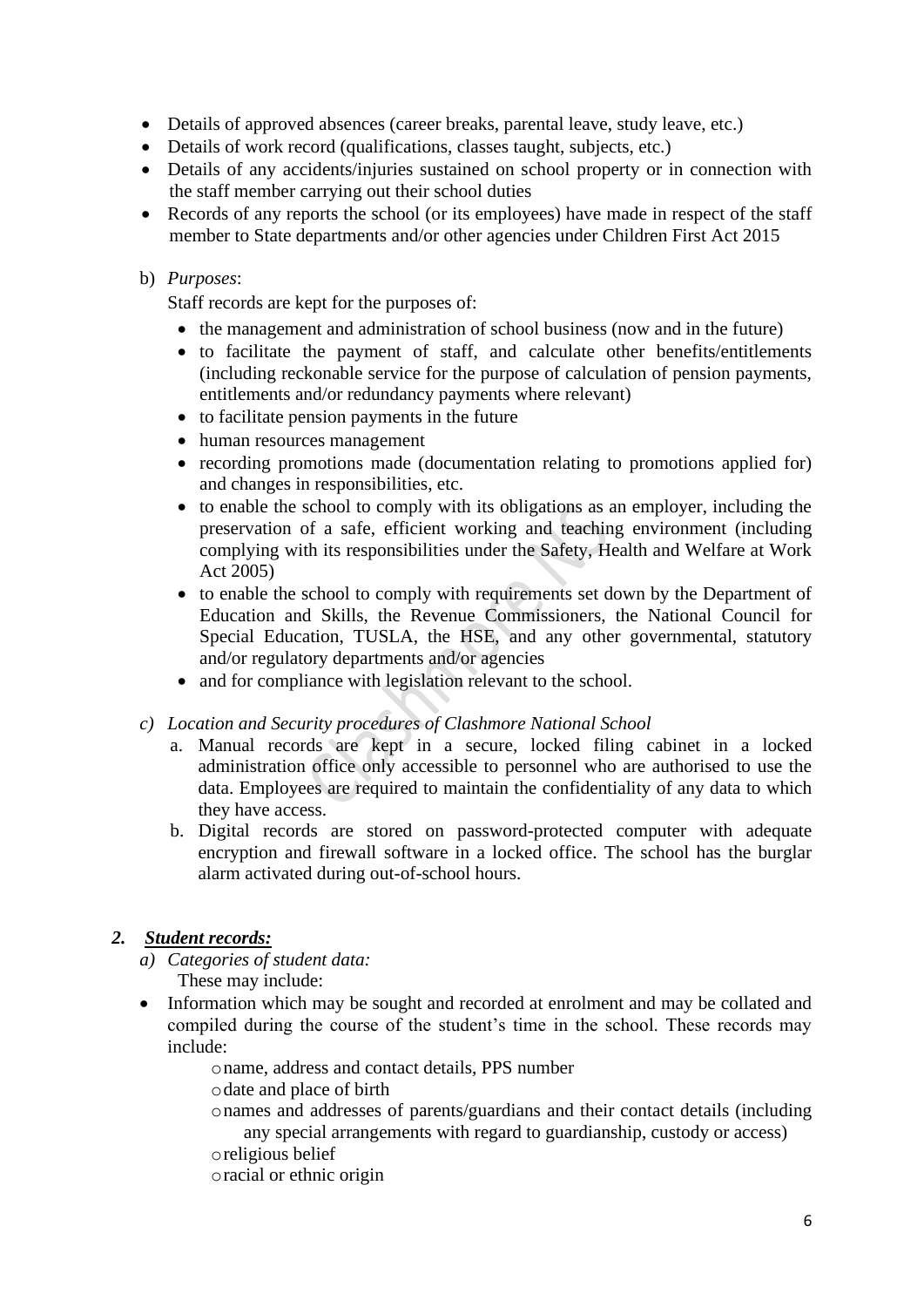omembership of the Traveller community, where relevant

- owhether they (or their parents) are medical card holders
- owhether English is the student's first language and/or whether the student requires English language support
- oany relevant special conditions (e.g. special educational needs, health issues, etc.) which may apply
- Information on previous academic record (including reports, references, assessments and other records from any previous school(s) attended by the student
- Psychological, psychiatric and/or medical assessments
- Attendance records
- Photographs and recorded images of students (including at school events and noting achievements) are managed in line with the accompanying policy on school photography.
- Academic record subjects studied, class assignments, examination results as recorded on official School reports
- Records of significant achievements
- Whether the student is exempt from studying Irish
- Records of disciplinary issues/investigations and/or sanctions imposed
- Other records e.g. records of any serious injuries/accidents, etc.
- Records of any reports the school (or its employees) have made in respect of the student to State Departments and/or other agencies under Children First Act 2015.
- *b) Purposes: The purposes for keeping student records include:*
- to enable each student to develop to his/her full potential
- to comply with legislative or administrative requirements
- to ensure that eligible students can benefit from the relevant additional teaching or financial supports
- to support the provision of religious instruction
- to enable parents/guardians to be contacted in the case of emergency or in the case of school closure, or to inform parents of their child's educational progress or to inform parents of school events, etc.
- to meet the educational, social, physical and emotional requirements of the student
- photographs and recorded images of students are taken to celebrate school achievements, e.g. compile yearbooks, establish a school website, record school events, and to keep a record of the history of the school. Such records are taken and used in accordance with the consent form included on the school's Enrolment Form.
- to ensure that the student meets the school's admission criteria
- to ensure that students meet the minimum age requirement for attendance at Primary School.
- to ensure that any student seeking an exemption from Irish meets the criteria in order to obtain such an exemption from the authorities
- to furnish documentation/information about the student to the Department of Education and Skills, the National Council for Special Education, TUSLA, and other schools, etc. in compliance with law and directions issued by government departments
- to furnish, when requested by the student (or their parents/guardians in the case of a student under 18 years) documentation/information/references to second-level educational institutions.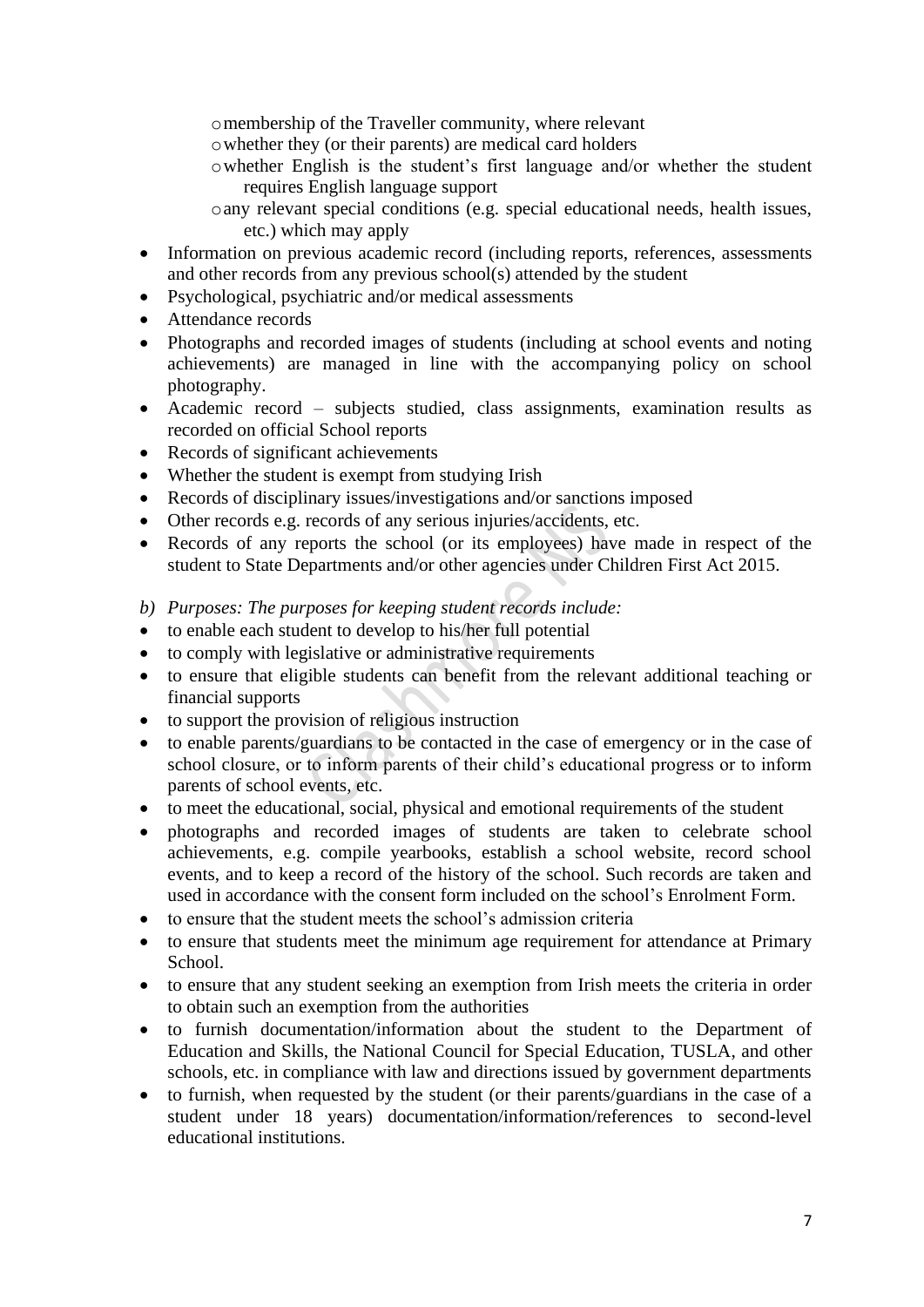- *c) Location and Security procedures*
- Manual records are kept in a secure, locked filing cabinet in a locked administration office or classroom and are only accessible to personnel who are authorised to use the data. Employees are required to maintain the confidentiality of any data to which they have access.
- Digital records are stored on password-protected computer with adequate encryption and firewall software in a locked office. The school has the burglar alarm activated during out-of-school hours.

### *3. Board of Management Records:*

#### *a)Categories of Board of Management data:*

- Name, address and contact details of each member of the Board of Management (including former members of the Board of Management)
- Records in relation to appointments to the Board
- Minutes of Board of Management meetings and correspondence to the Board which may include references to individuals.

#### *b)Purposes:*

To enable the Board of Management to operate in accordance with the Education Act 1998 and other applicable legislation and to maintain a record of Board appointments and decisions.

*c) Location and Security procedures as above*

### *4. Other Records: Creditors*

*a) Categories of Board of Management data:*

The school may hold some or all of the following information about creditors (some of whom are self-employed individuals):

- name
- address
- contact details
- PPS number
- tax details
- bank details and
- amount paid
- *b) Purposes: The purposes for keeping creditor records are:*

This information is required for routine management and administration of the school's financial affairs, including the payment of invoices, the compiling of annual financial accounts and complying with audits and investigations by the Revenue Commissioners.

*c) (Location and Security procedures as above):* 

### *5. Other Records: Charity Tax-back Forms*

*a) Categories of Board of Management data:*

The school may hold the following data in relation to donors who have made charitable donations to the school: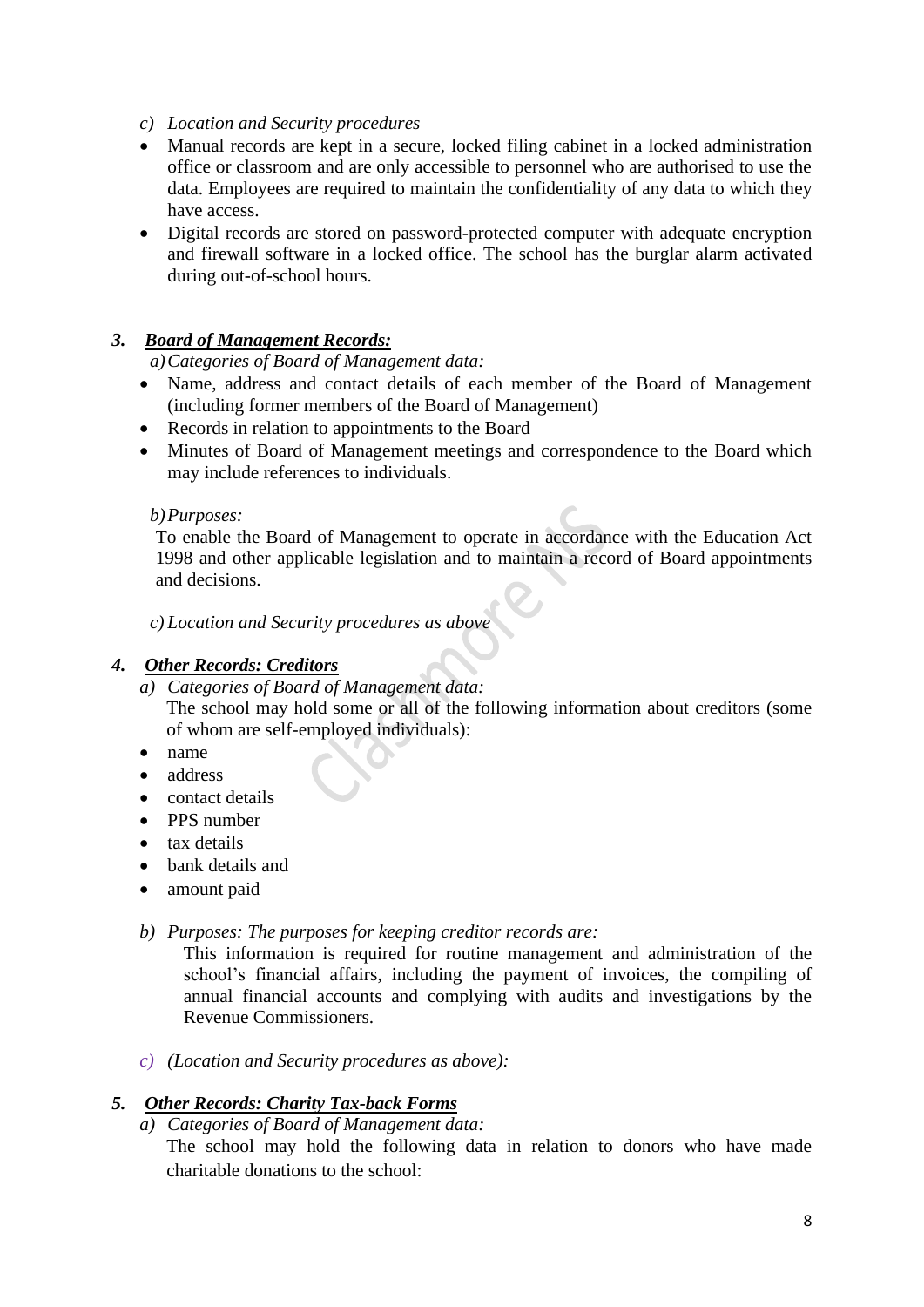- name
- address
- telephone number
- PPS number
- tax rate
- signature and
- the gross amount of the donation.

#### *b) Purposes: The purposes for keeping creditor records are:*

Schools are entitled to avail of the scheme of tax relief for donations of money they receive. To claim the relief, the donor must complete a certificate (CHY2) and forward it to the school to allow it to claim the grossed-up amount of tax associated with the donation. The information requested on the appropriate certificate is the parents' name, address, PPS number, tax rate, telephone number, signature and the gross amount of the donation. This is retained by the School in the event of audit by the Revenue Commissioners.

*c) (Location and Security procedures as above):* 

#### **Assessment Results**

The school will hold data comprising examination results in respect of its students. These include class, mid-term, annual and continuous assessment results and the results of Standardised Tests.

#### *Purposes*

The main purpose for which these assessment results are held is to monitor a student's progress and to provide a sound basis for advising them and their parents or guardian about educational attainment levels and recommendations for the future. The data may also be aggregated for statistical/reporting purposes, such as to compile results tables. The data may be transferred to the Department of Education and Skills, the National Council for Curriculum and Assessment and other schools to which pupils move.

#### *Location and Security procedures*

As above

### **Links to Other Policies and to Curriculum Delivery**

Our school policies need to be consistent with one another, within the framework of the overall School Plan. Relevant school policies already in place or being developed or reviewed, shall be examined with reference to the *Data Protection Policy* and any implications which it has for them shall be addressed.

The following policies may be among those considered:

- Pupil Online Database (POD): Collection of the data for the purposes of complying with the Department of Education and Skills' pupil online database.
- Child Protection Procedures
- Anti-Bullying Procedures
- Code of Behaviour
- Enrolment Policy
- ICT Acceptable Usage Policy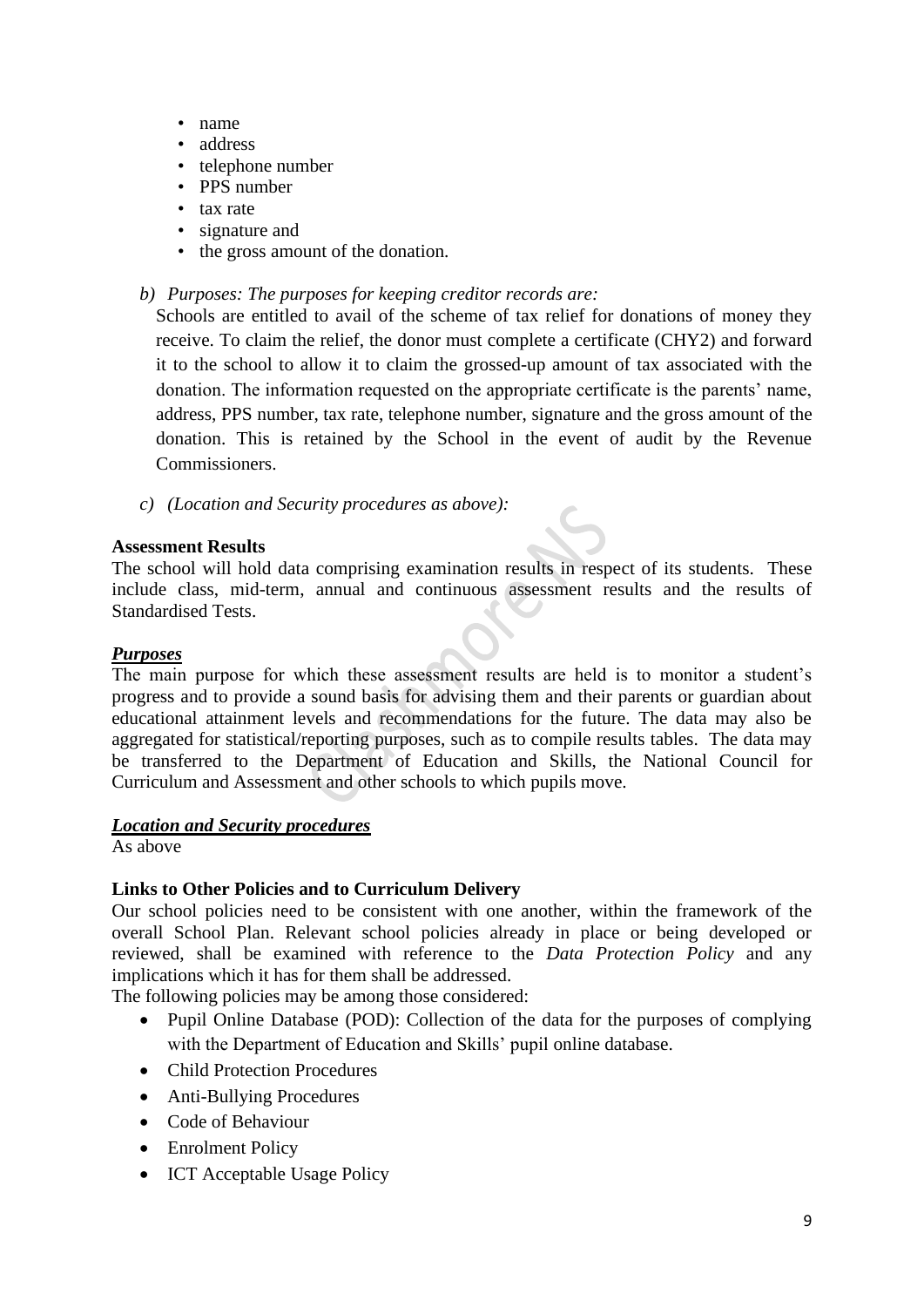- Assessment Policy
- Special Educational Needs Policy
- Library Policy
- Book-Rental Policy
- Critical Incident Policy
- Student Council Policy
- Attendance Policy
- Any other policy as considered necessary by the Board of Management

## **Processing in Line with a Data Subject's Rights**

Data in this school will be processed in line with the data subject's rights. Data subjects have a right to:

- Know what personal data the school is keeping on them
- Request access to *any data* held about them by a data controller
- Prevent the processing of their data for direct-marketing purposes
- Ask to have inaccurate data amended
- Ask to have data erased once it is no longer necessary or irrelevant.

### *Data Processors*

Where the school outsources to a data processor off-site, it is required by law to have a written contract in place. See **Appendix 2 – Third Party Service Agreement.** Clashmore National School's third-party agreement specifies the conditions under which the data may be processed, the security conditions attaching to the processing of the data and that the data must be deleted or returned upon completion or termination of the contract.

### *Personal Data Breaches*

All incidents in which personal data has been put at risk must be reported to the Office of the Data Protection Commissioner within 72 hours.

When the personal data breach is likely to result in a high risk to the rights and freedoms of natural persons, the BoM must communicate the personal data breach to the data subject without undue delay

If a data processor becomes aware of a personal data breach, it must bring this to the attention of the data controller (BoM) without undue delay.

### *Dealing with a data access request*

Individuals are entitled to a copy of their personal data on written request.

The individual is entitled to a copy of their personal data.

Request must be responded to within one month. An extension may be required e.g. over holiday periods

No fee may be charged except in exceptional circumstances where the requests are repetitive or manifestly unfounded or excessive

No personal data can be supplied relating to another individual apart from the data subject

## **Providing Information Over the Phone**

An employee dealing with telephone enquiries should be careful about disclosing any personal information held by the school over the phone. In particular, the employee should:

• Ask that the caller put their request in writing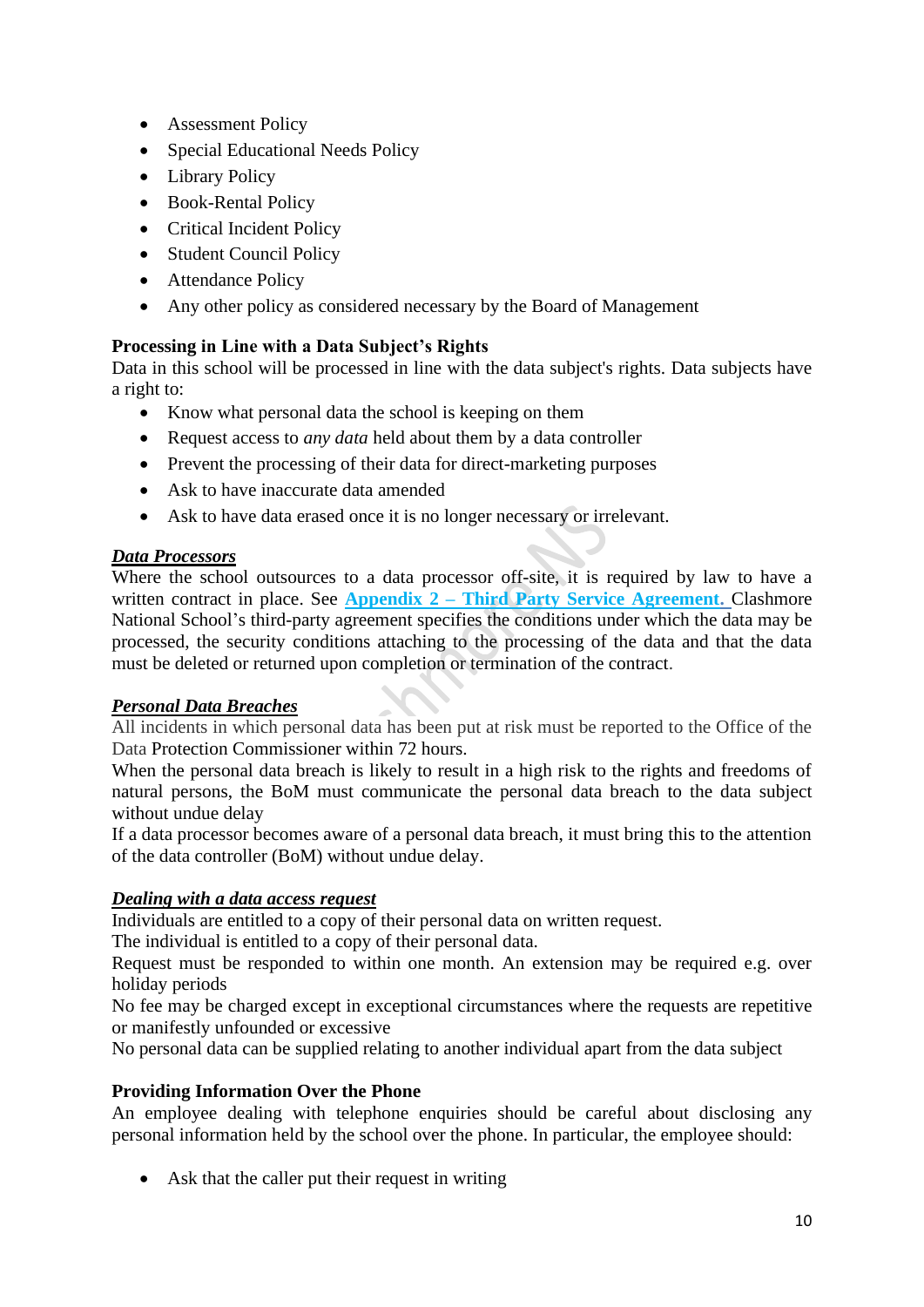- Refer the request to the Principal for assistance in difficult situations
- Not feel forced into disclosing personal information

## **Implementation Arrangements, Roles and Responsibilities**

The BoM is the Data Controller and the Principal implements the Data Protection Policy, ensuring that staff who handle or have access to *Personal Data* are familiar with their data protection responsibilities

The following personnel have responsibility for implementing the Data Protection Policy:

| <b>Name</b>          | <b>Responsibility</b>           |  |  |
|----------------------|---------------------------------|--|--|
| Board of Management: | Data Controller                 |  |  |
| Principal:           | <b>Implementation of Policy</b> |  |  |

## **Reviewing and Evaluating the Policy**

The policy will be reviewed and evaluated after 2 years. On-going review and evaluation will take cognisance of changing information or guidelines (e.g. from the Data Protection Commissioner, Department of Education and Skills or TUSLA), legislation and feedback from parents/guardians, students, school staff and others. The policy will be revised as necessary in the light of such review and evaluation and within the framework of school planning

### **Implementation**

This policy will be implemented immediately following ratification by the Board of Management and will be communicated to School Community. The implementation of the policy shall be monitored by the Principal, staff and the Board of Management.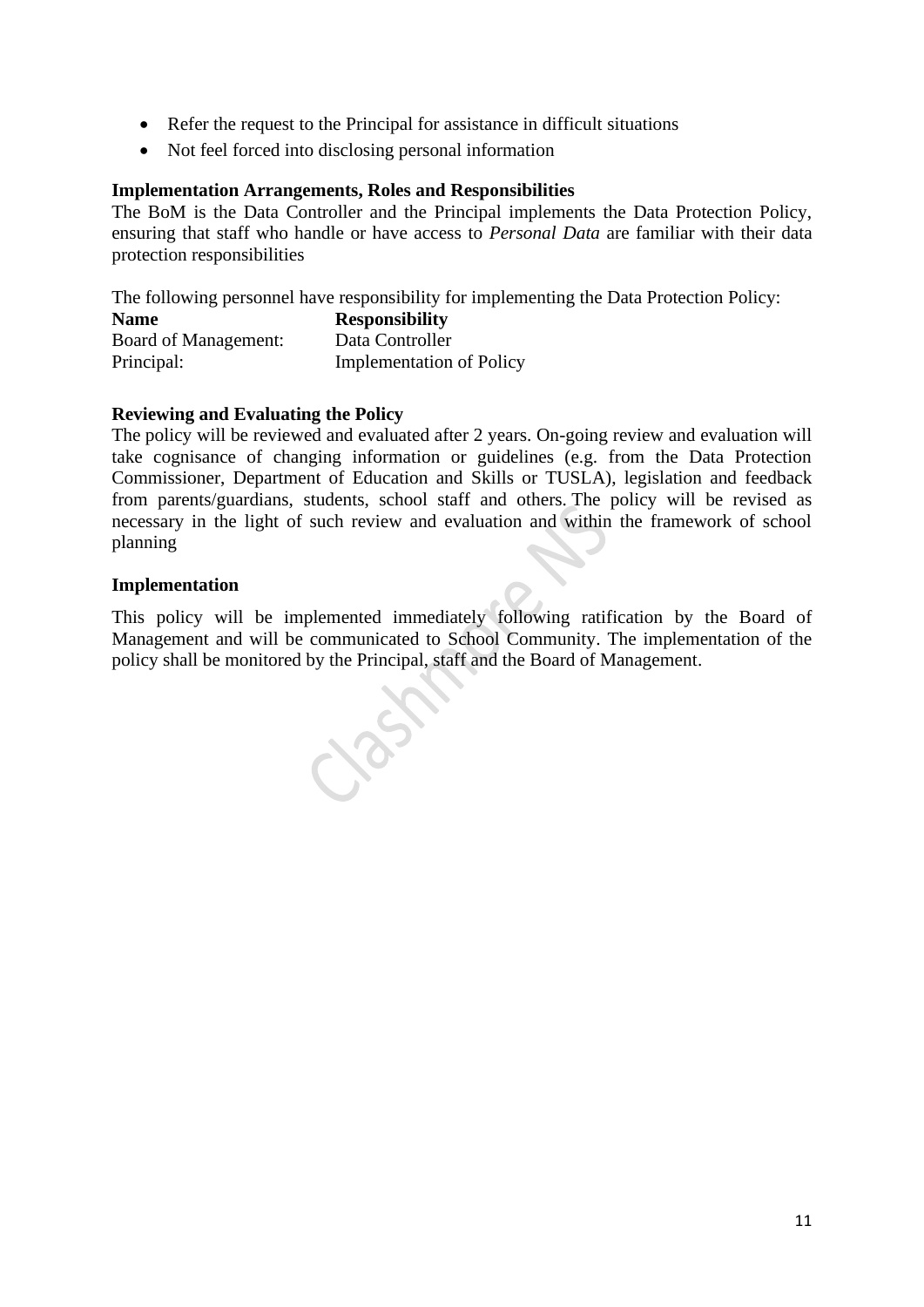## **APPENDIX 1 - DATA RETENTION PERIODS FOR SCHOOLS**

| <b>Pupil Related</b>                                                                        | <b>Retention Periods</b>                      |
|---------------------------------------------------------------------------------------------|-----------------------------------------------|
| School Register/Roll Books                                                                  | Indefinitely                                  |
| <b>Enrolment Forms</b>                                                                      | Hold until Pupil is 25 Years                  |
| Disciplinary notes                                                                          | <b>Never Destroy</b>                          |
| Test Results - Standardised                                                                 | Hold until pupil is 25 Years                  |
| Psychological Assessments etc.                                                              | <b>Never Destroy</b>                          |
| <b>SEN Files/IEPS</b>                                                                       | <b>Never Destroy</b>                          |
| <b>Accident Reports</b>                                                                     | <b>Never Destroy</b>                          |
| <b>Child Protection Reports/Records</b>                                                     | Never Destroy                                 |
| S.29 Appeals                                                                                | Never Destroy                                 |
| <b>Interview Records</b>                                                                    |                                               |
| <b>Interview Board</b>                                                                      | 18 months from close of competition plus 6    |
| <b>Marking Scheme</b>                                                                       | months in case Equality Tribunal needs to     |
| Board of Management notes (for unsuccessful                                                 | inform school that a claim is being taken     |
| candidates)                                                                                 |                                               |
|                                                                                             |                                               |
| <b>Staff Records</b>                                                                        |                                               |
| <b>Contract of Employment</b>                                                               | Retention for duration of employment $+7$     |
| <b>Teaching Council Registration</b>                                                        | years                                         |
| <b>Vetting Records</b>                                                                      |                                               |
|                                                                                             |                                               |
| Accident/Injury at work Reports                                                             | (6 years to make a claim against the school   |
|                                                                                             | plus 1 year for proceedings to be served on   |
|                                                                                             | school)                                       |
|                                                                                             |                                               |
| <b>BoM Records</b>                                                                          |                                               |
| <b>BOM</b> Agenda and Minutes                                                               | Indefinitely                                  |
| CC TV Recordings                                                                            | 28 days normally. In the event of criminal    |
|                                                                                             | investigation $-$ as long as is necessary     |
|                                                                                             |                                               |
| Payroll & Taxation                                                                          | Revenue require a 6-year period after the end |
|                                                                                             | of the tax year                               |
| Invoices/receipts                                                                           | Retain for 7 Years                            |
|                                                                                             |                                               |
| <b>Audited Accounts</b>                                                                     | Indefinitely                                  |
| Why, in certain circumstances, does the Data Protection Commission recommend the holding of |                                               |

*Why, in certain circumstances, does the Data Protection Commission recommend the holding of records until the former pupil has attained 25 years of age?* 

*The reasoning is that a pupil reaches the age of majority at 18 years and that there should be a 6 year limitation period in which it would be possible to take a claim against a school, plus 1 year for proceedings to be served on a school. The Statute of Limitations imposes a limit on a right of action so that after a prescribed period any action can be time barred.*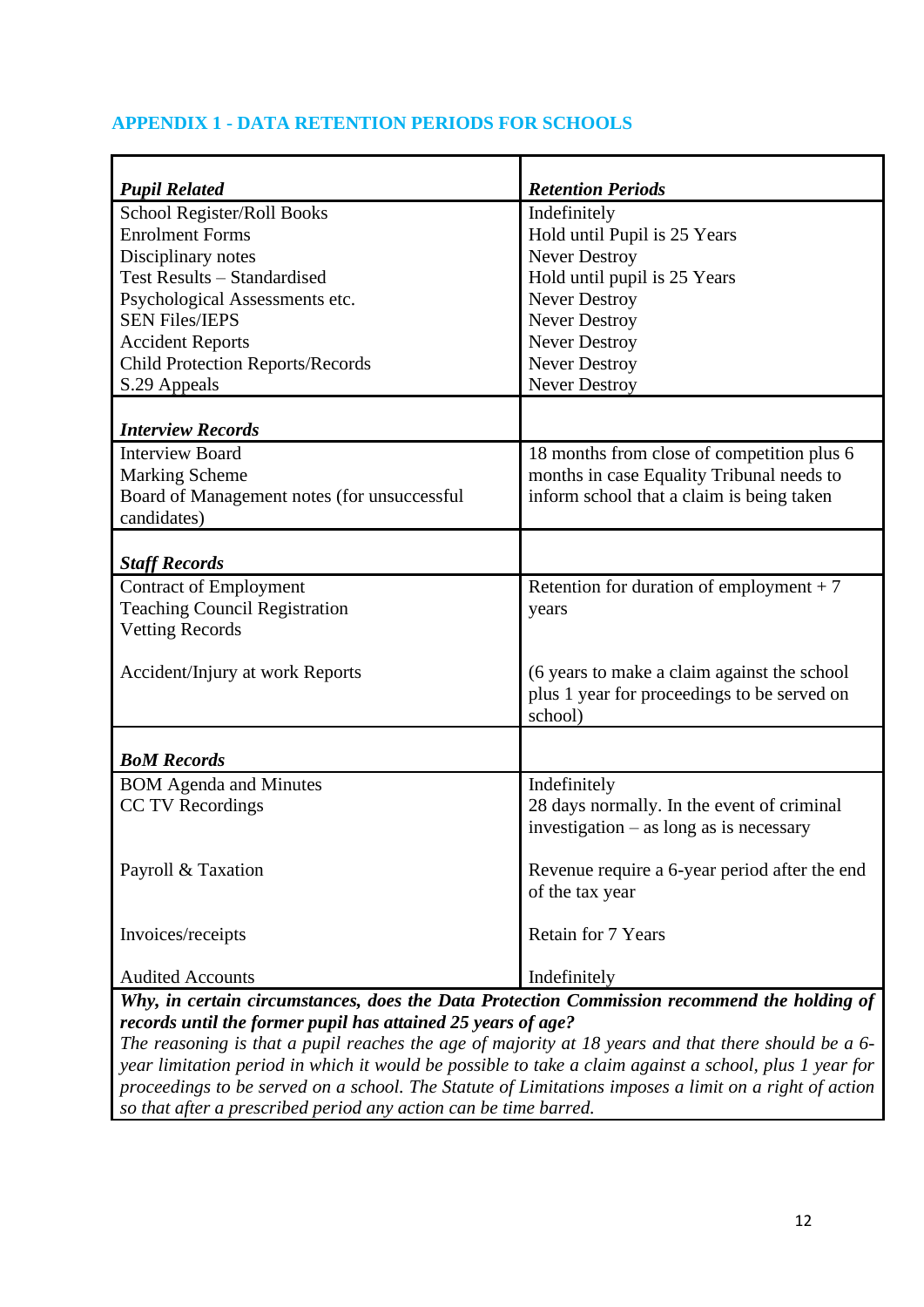## **APPENDIX 2 - WRITTEN THIRD PARTY SERVICE AGREEMENT**

In accordance with the Data Protection Acts 1988 to 2018 and the General Data Protection Regulation (GDPR), the Board of Management (BoM) of Clashmore National School requires this written third party service agreement to be in place with all our data processors.

The GDPR requires that the BoM shall use only processors providing sufficient guarantees to implement appropriate technical and organisational measures in such a manner that the processing will meet the requirements of GDPR and thus ensure the protection of the rights of the data subject.

The BoM of Clashmore National School as data controller imposes the following minimum obligations on you as data processor:

- 1. To act only on the documented instructions of the data controller i.e. the BoM of Clashmore National School with regard to the subject-matter, the types of personal data processed, the documented purposes of the processing and the duration of the processing.
- 2. To comply with the obligations imposed on data controllers by the Data Protection Acts 1988 to 2018 and the GDPR in order to ensure that appropriate steps are taken to ensure the confidentiality of the personal data being processed and to guard against the accidental destruction, damage or loss of personal data.
- 3. To provide sufficient guarantees in respect of technical security measures and organisational measures governing the processing of the school's data.
- 4. To provide an indemnity to the school Board of Management (BoM) for any breaches of the above legal conditions.
- 5. To commit to the provision of assistance where appropriate to enable the school Board to comply with a data subject access request.
- 6. To immediately contact the school principal, Yvonne Uí Fhlaithimhín on 02496404, where there are any data security breaches in the data processor's company in order to facilitate the school BoM, as data controller, to take the required action in accordance with the GDPR regarding the data breach.
- 7. To comply with the requirements of the Data Protection Policy of Clashmore National School which is available upon request in the School Office.
- 8. On termination of the contract between the data processor and the BoM of Clashmore National School, all personal data held by the data processor must be returned to the Board as data controller or in the alternative, it must be entirely deleted from the data processor's systems and files.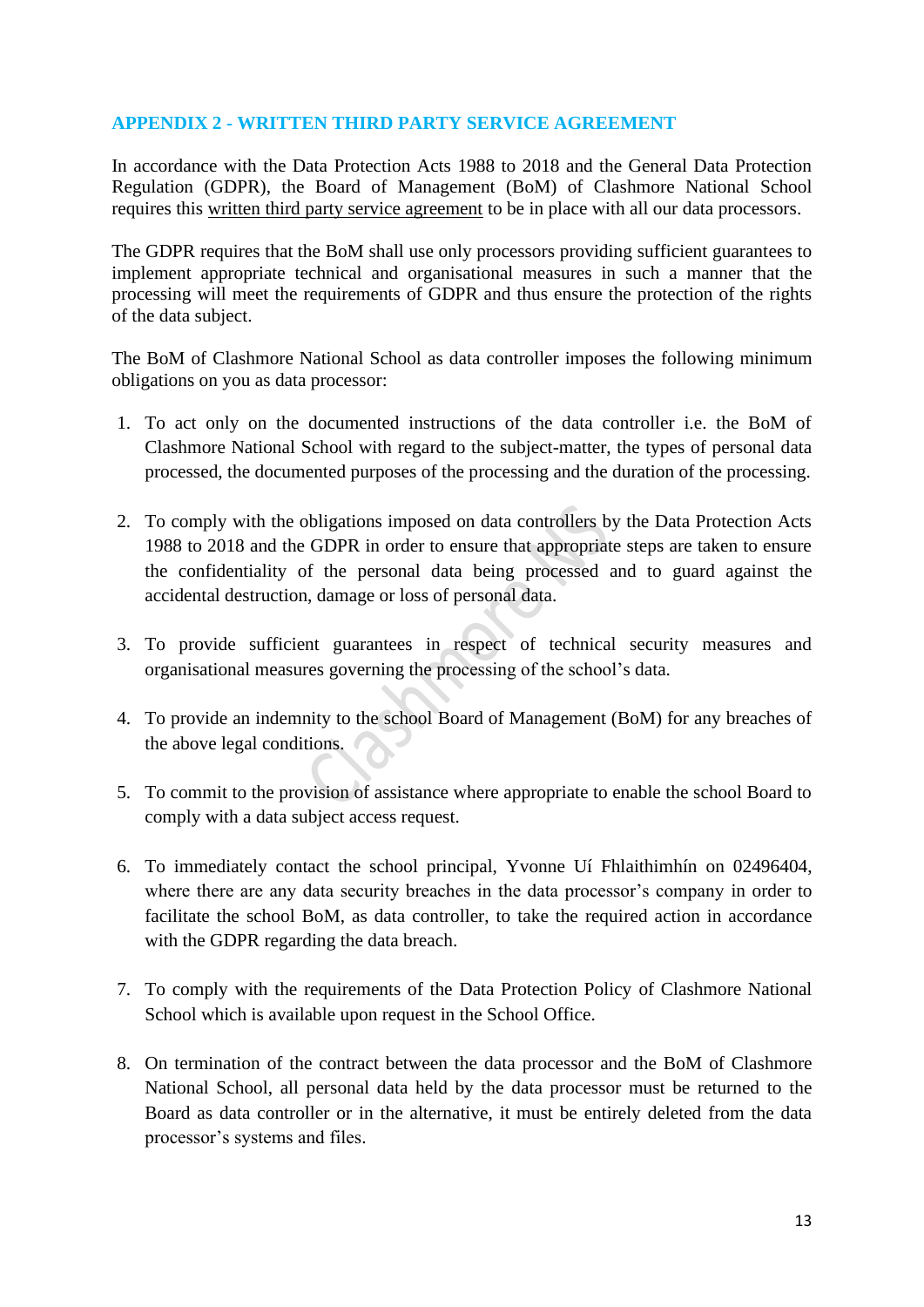- 9. To make available to the controller (BoM) all information necessary to demonstrate compliance with the obligations of the GDPR and to allow for and contribute to audits, including inspections, conducted by the controller or another auditor mandated by the controller.
- 10. If the processor believes that any instruction it receives from the controller is in breach of the GDPR, the processor shall immediately inform the controller.

| Signed on behalf of the Data Processor | Date: |
|----------------------------------------|-------|

Signed on behalf of the Board of Management Date:

\_\_\_\_\_\_\_\_\_\_\_\_\_\_\_\_\_\_\_\_\_\_\_\_\_

Clashmore National School, Clashmore, Via Youghal, Co. Waterford. Email: [clashmorens19@gmail.com](mailto:clashmorens19@gmail.com)

185th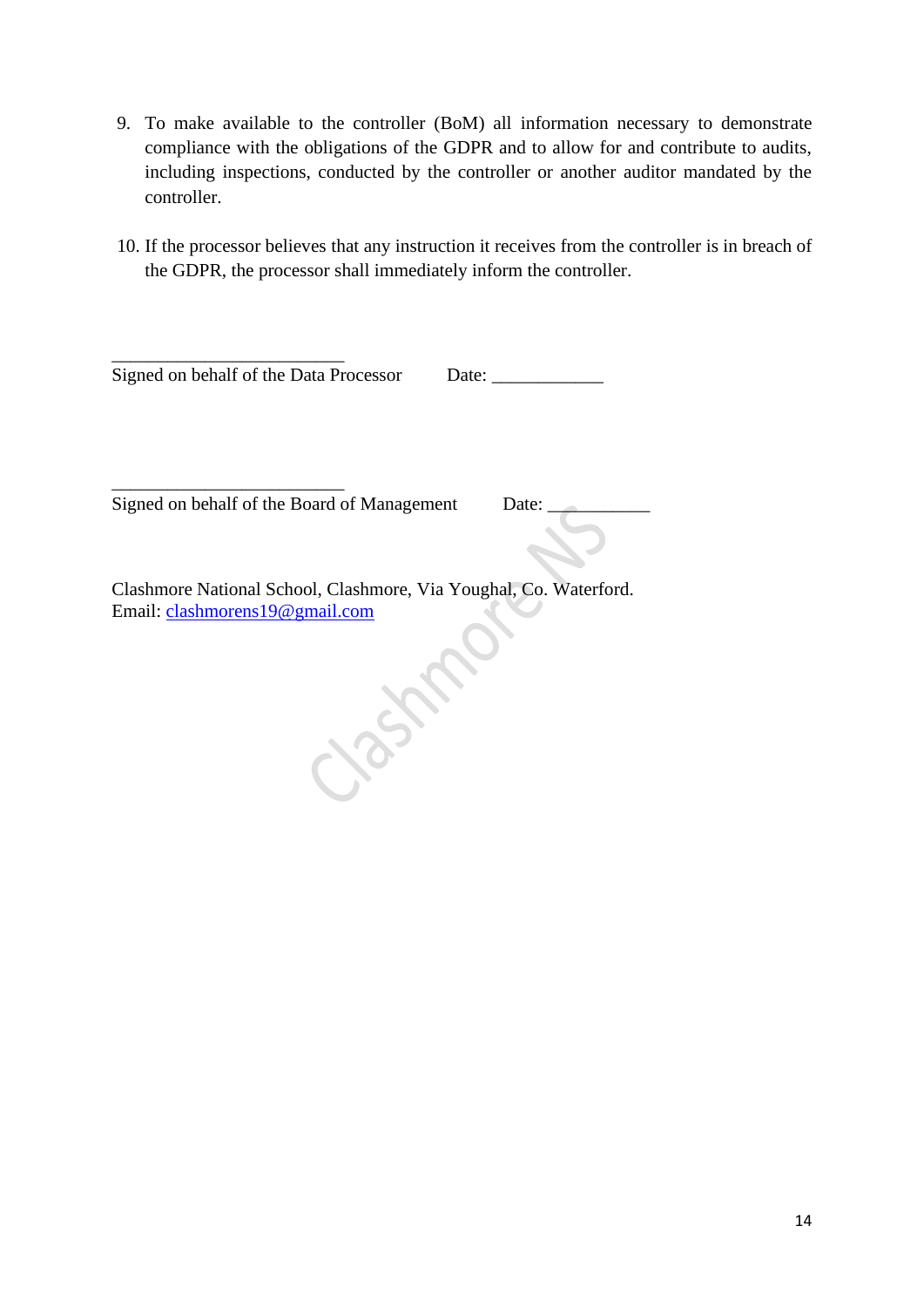## **APPENDIX 3- REQUEST FOR A COPY OF PERSONAL DATA UNDER THE DATA PROTECTION ACTS 1988 to 2018**

**Important: Proof of Identity must accompany this Access Request Form (e.g. official/State photographic identity document such as driver's licence, passport).**

| Full Name:                                             |                   |  |
|--------------------------------------------------------|-------------------|--|
| Maiden Name (if name used during your school duration) |                   |  |
|                                                        |                   |  |
| Address:                                               |                   |  |
|                                                        |                   |  |
|                                                        |                   |  |
|                                                        |                   |  |
| Contact number *                                       | Email addresses * |  |
|                                                        |                   |  |

\* We may need to contact you to discuss your access request

### **Please tick the box which applies to you:**

| Parent/                          | <b>Former Pupil</b> | <b>Staff</b><br><b>Current</b> | Staff<br>  Former |
|----------------------------------|---------------------|--------------------------------|-------------------|
| <b>Guardian of current Pupil</b> |                     | <b>Member</b>                  | <b>Member:</b>    |
|                                  |                     |                                |                   |

 $\mathcal{L}_{\mathcal{A}}$ 

 $\overline{O}$ .

| Name of Pupil:          |  | Date of Birth of Pupil:      |  |
|-------------------------|--|------------------------------|--|
| Insert Year of leaving: |  | <b>Insert Years From/To:</b> |  |